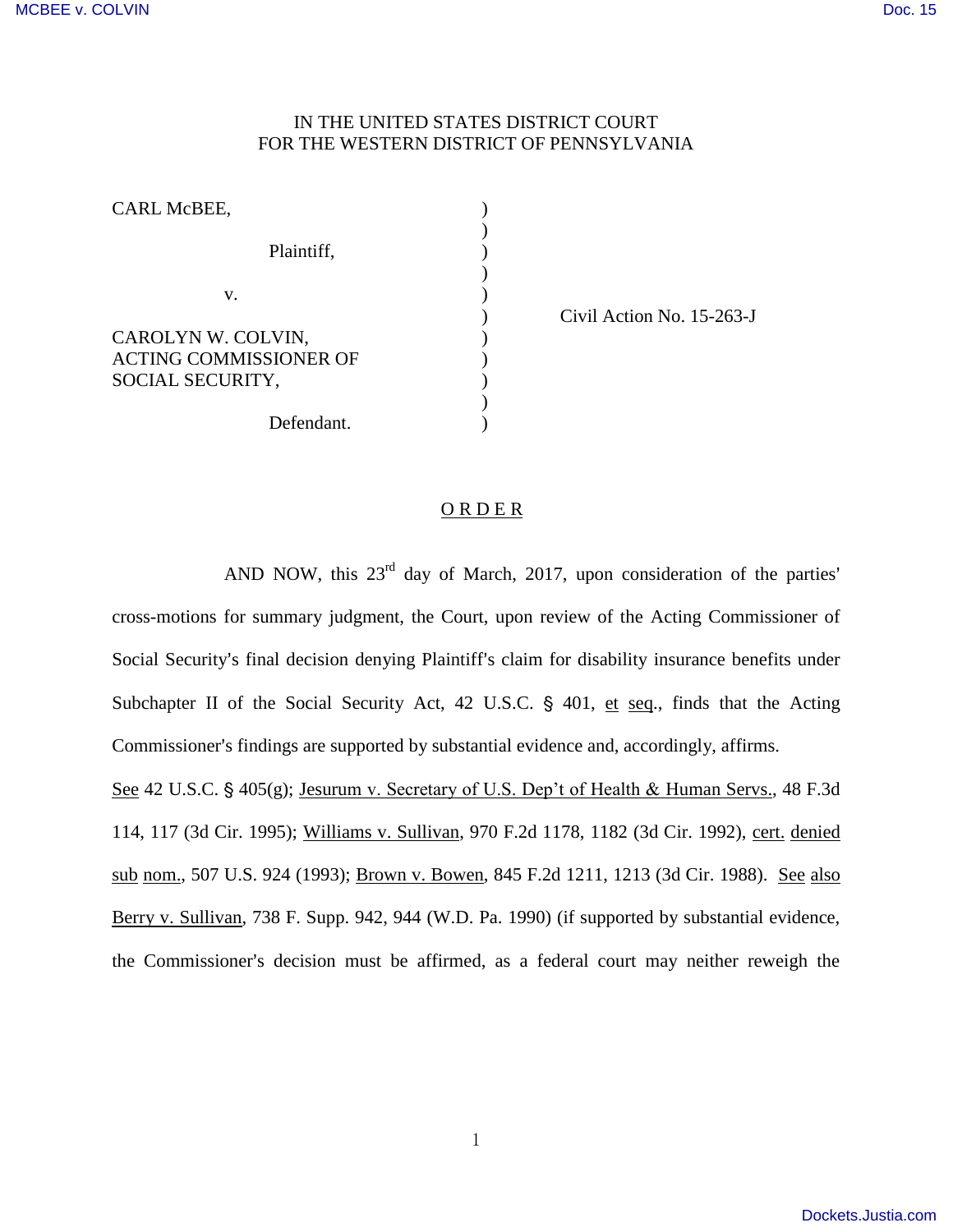evidence, nor reverse, merely because it would have decided the claim differently) (citing Cotter

v. Harris, 642 F.2d 700, 705 (3d Cir. 1981)).<sup>1</sup>

 Plaintiff first asserts that the ALJ erred in finding that his history of transient ischemic attack ("TIA") and anxiety do not constitute severe impairments at Step Two of the sequential evaluation process. However, Plaintiff fails to acknowledge that the Step Two determination as to whether he is suffering from a severe impairment is a threshold analysis requiring the showing of only one severe impairment. See Bradley v. Barnhart, 175 Fed. Appx. 87, 90 (7th Cir. 2006). In other words, as long as a claim is not denied at Step Two, it is not generally necessary for the ALJ specifically to have found any additional alleged impairment to be severe. See Salles v. Comm'r of Soc. Sec., 229 Fed. Appx. 140, 145 n.2 (3d Cir. 2007); Lee v. Astrue, 2007 WL 1101281, at \*3 n.5 (E.D. Pa. Apr. 12, 2007); Lyons v. Barnhart, 2006 WL 1073076, at \*3 (W.D. Pa. Mar. 27, 2006). Since the ALJ found that Plaintiff had a number of severe impairments and his claim was not denied at Step Two, it does not matter whether the ALJ correctly or incorrectly found Plaintiff's TIA and anxiety to be non-severe.

 Nevertheless, the ALJ did not err in concluding that Plaintiff's TIA and anxiety are not severe impairments. The Social Security Regulations and Rulings, and case law applying them, discuss the Step Two severity determination in terms of what is "not severe." Newell v. Comm'r of Soc. Sec., 347 F.3d 541, 546 (3d Cir. 2003) (citing Smolen v. Chater, 80 F.3d 1273, 1290 (9th Cir. 1996)). According to the Regulations, an impairment "is not severe if it does not significantly limit [the claimant's] physical or mental ability to do basic work activities." 20 C.F.R. § 404.1521(a). Although the burden on an applicant at Step Two is not an exacting one, Plaintiff nonetheless bears the burden to prove that his claimed impairments are severe. Bowen v. Yuckert, 482 U.S. 137, 146 n.5 (1987) (stating that the claimant bears the burden of proof at Step Two of the sequential evaluation process). Plaintiff has not met that burden in this case, as he has not proffered evidence to establish that TIA and anxiety significantly limit his ability to perform basic work activities.

 Plaintiff's severity argument is undermined by the fact that he completed a disability report on which he indicated that ankle and wrist injuries, arthritis, neuropathy, back problems and injuries to both feet limit his ability to work, not TIA and anxiety as he now claims. (R. 201). In addition, as the ALJ noted, the record contains no significant evidence regarding TIA or anxiety, other than one hospital treatment report which listed those conditions in Plaintiff's past medical history. (R. 31, 455). However, the report explained that there was no evidence suggestive of ischemia at that time and did not further elaborate on anxiety. (R. 456). The only other pieces of evidence in the record pertinent to either condition are several treatment notes indicating that Plaintiff's mental status was normal upon examination. (R. 248, 291, 294). As the ALJ correctly observed, the record does not document limitations resulting from TIA or

<sup>|&</sup>lt;br>|<br>| The Court finds no merit in Plaintiff's various arguments that the Administrative Law Judge ("ALJ") erred in his analysis at Steps Two and Five of the sequential evaluation process, and concludes that substantial evidence supports the ALJ's decision that Plaintiff is not disabled within the meaning of the Social Security Act.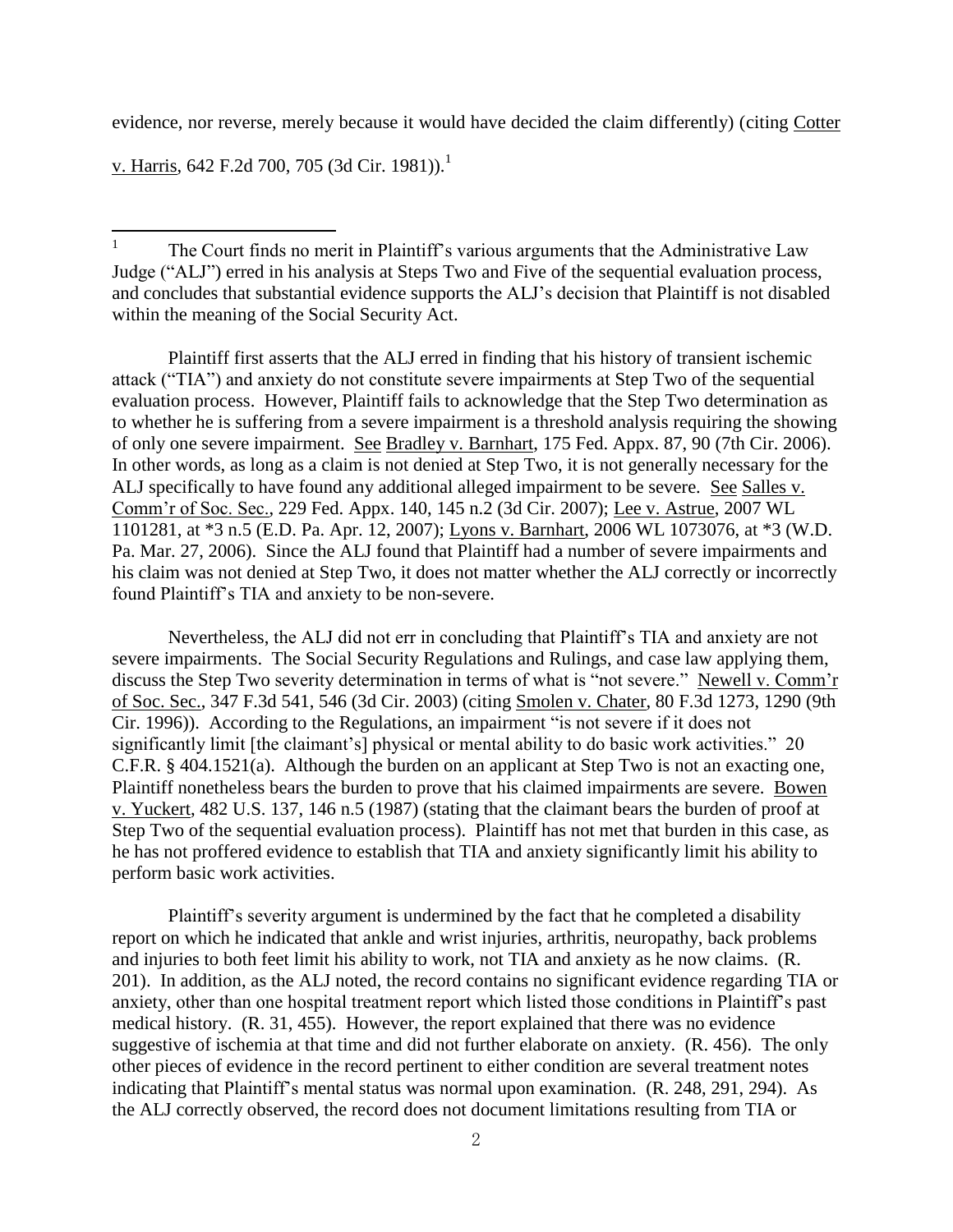anxiety which significantly impact Plaintiff's ability to perform basic work activities. (R. 31). Accordingly, there is no basis for Plaintiff's argument regarding the ALJ's analysis at Step Two.

 $\overline{a}$ 

 Next, Plaintiff's numerous arguments challenging the ALJ's residual functional capacity ("RFC") assessment and finding at Step Five of the sequential analysis as not being supported by substantial evidence also are without merit.

As an initial matter, Plaintiff is incorrect in arguing that the ALJ failed to consider his severe and non-severe impairments in combination in assessing his RFC. As already discussed, the ALJ properly found that TIA and anxiety were not severe impairments, and the record does not document any resulting limitations from those impairments. The ALJ otherwise adequately considered in combination all credibly established limitations resulting from Plaintiff's severe impairments in fashioning a comprehensive RFC. (R. 32-36).

Plaintiff's claim that the ALJ failed to consider the effect of his obesity in assessing his RFC is equally unfounded. In Rutherford v. Barnhart, 399 F.3d 546, 552-53 (3d Cir. 2005), the Third Circuit held that an ALJ's failure to mention the claimant's obesity does not require a remand where the claimant did not expressly rely on obesity as a basis for establishing functional limitations during the administrative proceedings and where he only generally asserted that his obesity makes basic activities more difficult. As in Rutherford, here, Plaintiff did not identify obesity as an impairment which limits his ability to work. (R. 201). Although Plaintiff reported at the administrative hearing that he gained 80 pounds over the prior year (R. 51), Plaintiff has never claimed, nor does the medical evidence of record indicate, that he experiences functional limitations because of his weight. Plaintiff offers no suggestion as to what functional limitations should have been included in the RFC to account for his obesity, and there is no evidence to indicate that obesity combined with Plaintiff's other impairments would somehow impact his RFC. As such, Plaintiff offers only the generalized assertion that his weight could have had an impact on his RFC, an argument which was rejected by the Third Circuit in Rutherford. See 399 F.3d at 553.

 Plaintiff also is incorrect in arguing that the ALJ erred in weighing the medical opinion evidence because he did not give controlling weight to the opinion of Dr. Ryan Jander, who treated Plaintiff's right wrist problems, but he gave significant probative weight to the opinion of the state agency physician and some probative weight to a functional capacity evaluation completed by a physical therapist.

 The Court finds that the ALJ provided adequate explanation for his finding that Dr. Jander's opinion on a Physical Residual Functional Capacity Questionnaire indicating that Plaintiff had limitations exceeding the RFC assessment was not entitled to controlling weight, despite the fact that Dr. Jander was one of Plaintiff's treating physicians. (R. 36-37, 445-48). It is true that when assessing a claimant's application for benefits, the opinion of the claimant's treating physician generally is to be afforded significant weight. See Fargnoli v. Massanari, 247 F.3d 34, 43 (3d Cir. 2001); Plummer v. Apfel, 186 F.3d 422, 429 (3d Cir. 1999). In fact, the Regulations provide that a treating physician's opinion is to be given "controlling weight" so long as the opinion is well-supported by medically acceptable clinical and laboratory diagnostic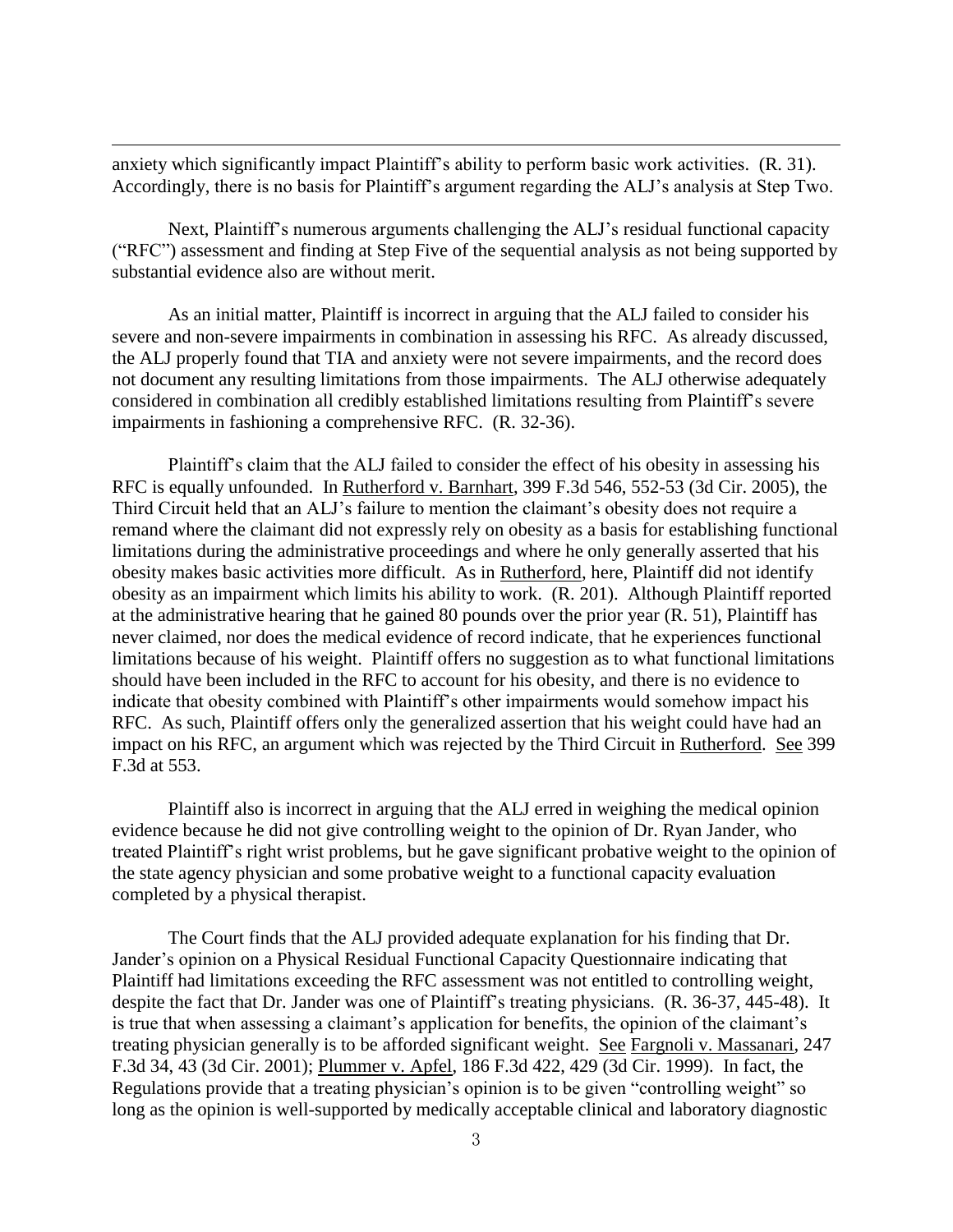techniques and not inconsistent with other substantial evidence in the record. See 20 C.F.R. § 404.1527(c)(2); Fargnoli, 247 F.3d at 43; Plummer, 186 F.3d at 429. As a result, the ALJ may reject a treating physician's opinion outright only on the basis of contradictory medical evidence, and not on the basis of the ALJ's own judgment or speculation, although he "may afford a treating physician's opinion more or less weight depending upon the extent to which supporting explanations are provided." Plummer, 186 F.3d at 429.

 $\overline{a}$ 

Here, the ALJ included in his decision a thorough discussion as to why Dr. Jander's opinion was not entitled to controlling weight. As the ALJ explained, Dr. Jander's opinion of Plaintiff's right wrist limitations set forth on the Questionnaire was inconsistent with his own treatment records and other objective findings in the record, as well as with Plaintiff's selfreported activities of daily living. (R. 36-37). Notably, Dr. Jander's treatment records do not provide support for the lifting limitations he identified on the Questionnaire or for his prediction that Plaintiff may miss work more than four days per month. (R. 446, 448). Following two surgeries on Plaintiff's right wrist, (R. 329, 348), Dr. Jander's records show that although Plaintiff continued to experience some pain, his hand was "tremendously better," and he had comfortable or functional range of motion. (R. 296, 304, 306, 310, 311, 313, 342, 344, 345, 507). Dr. Jander even commented that Plaintiff was "not preclude[d] from pursuing work through vocational rehabilitation." (R. 297).

Dr. Jander's opinion also was inconsistent with the opinion of the state agency physician, which the ALJ concluded was entitled to significant probative weight because it was supported by the medical evidence of record. (R. 36). Plaintiff disagrees with the ALJ's decision to afford weight to this opinion because the state agency physician only reviewed Plaintiff's records and did not examine him. Although, in general, "the opinions of a doctor who has never examined a patient have less probative force as a general matter, than they would have had if the doctor had treated or examined him," Morales v. Apfel, 225 F.3d 310, 320 (3d Cir. 2000) (internal quotations omitted), where "the opinion of a treating physician conflicts with that of a nontreating, non-examining physician, the ALJ may choose whom to credit." Id. at 317. Of course, the ALJ "'cannot reject evidence for no reason or for the wrong reason,'" Id. (quoting Plummer, 186 F.3d at 429), and can only give the opinion of a non-treating, non-examining physician weight insofar as it is supported by evidence in the case record, considering such factors as the supportability of the opinion in the evidence, the consistency of the opinion with the record as a whole, including other medical opinions, and any explanation provided for the opinion. See SSR 96-6p, 1996 WL 374180, at \*2 (July 2, 1996). In certain cases, it would not be unwarranted to give more weight to the non-examining professional's opinion. The record here establishes that the ALJ certainly could give more weight to the opinion of the state agency physician than to that of Dr. Jander. Regardless, the ALJ's decision does not hinge solely on the state agency physician's opinion, but rather relies on the objective medical evidence as a whole. (R. 33-36). See Chandler v. Comm'r of Soc. Sec., 667 F.3d 356, 361-62 (3d Cir. 2011) (finding that the ALJ properly relied on the state agency medical consultant's RFC assessment in support of his decision to deny the claimant's application for benefits, noting that the ALJ did not merely rubber stamp the medical consultant's RFC determination, but rather considered the evidence as a whole). Accordingly, the ALJ did not err in his treatment of the state agency physician's opinion.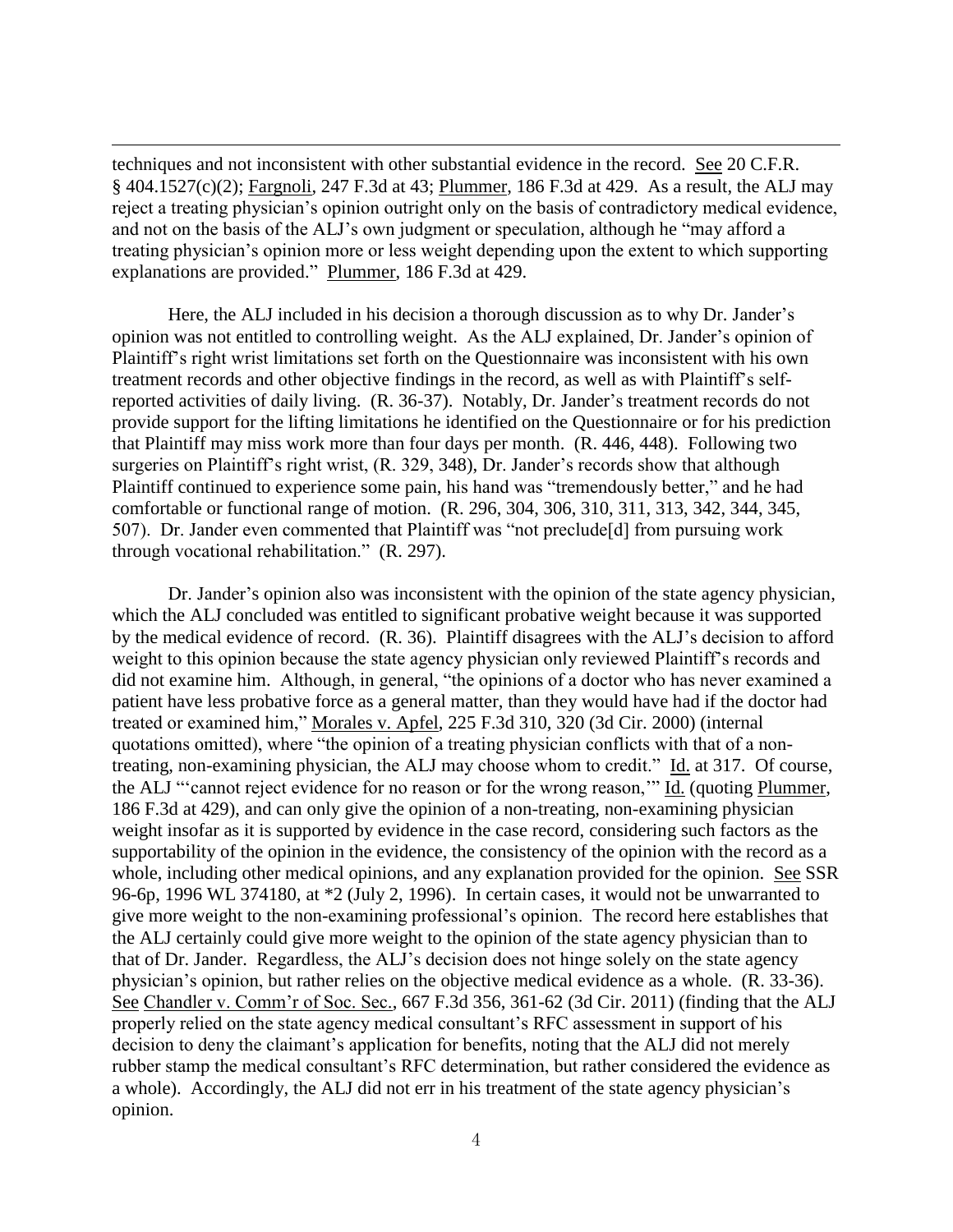Likewise, the ALJ properly considered and gave some probative weight to a functional capacity evaluation by a physical therapist, (R. 36, 276-85), despite Plaintiff's complaint that a physical therapist is not an acceptable medical source who is qualified to comment on his physical capabilities. In assessing opinion evidence, the ALJ may consider evidence about a claimant's impairments and ability to work from other medical sources who are not deemed "acceptable medical sources," such as therapists, nurse practitioners, physicians' assistants, chiropractors and audiologists. 20 C.F.R. § 404.1513(d)(1). SSR 06-03p clarifies how opinions from these other medical sources should be considered, explaining that they may provide insight into the severity of an impairment and how it affects an individual's ability to function. See SSR 06–03p, 2006 WL 2329939, at \*1, \*2 (Aug. 9, 2006). When evaluating such evidence, the ALJ "generally should explain the weight given to opinions from these 'other sources,' or otherwise ensure that the discussion of the evidence in the determination or decision allows a . . . subsequent reviewer to follow the  $[ALJ's]$  reasoning . . . ." Id. at \*6. Here, the ALJ considered the functional capacity evaluation by the physical therapist and explained that it was entitled to some probative weight because it was consistent with and supported by the medical evidence of record. (R. 36). The ALJ's discussion of this other medical source opinion was sufficient to allow the Court to review the ALJ's decision and conclude that it was proper.

 $\overline{a}$ 

There also is no merit to Plaintiff's assertion that the ALJ failed to fully develop the record because he did not request a consultative examination to evaluate Plaintiff's anxiety and problems with his feet. As the Third Circuit has explained, an ALJ's duty to develop a full and fair record "is most acute where the claimant is unrepresented," Turby v. Barnhart, 54 Fed. Appx. 118, 122 (3d Cir. 2002) (citing Livingston v. Califano, 614 F.2d 342, 345 (3d Cir. 1980)), and here Plaintiff was represented by counsel. (R. 46). Accordingly, Plaintiff's counsel could have proffered any evidence he wished to submit to establish the functional limitations resulting from Plaintiff's claimed impairments. See 20 C.F.R. § 404.1740(b)(1) (stating that a claimant's representative must help obtain the information and evidence that the claimant must submit for consideration of his claim). Regardless, the ALJ had no basis upon which to further inquire concerning anxiety because, as already discussed, the ALJ properly found Plaintiff's anxiety does not constitute a severe impairment. Further, no additional inquiry was required concerning Plaintiff's problems with his feet because the ALJ accounted for any resulting limitations by including in the RFC assessment a sit/stand option and a restriction for only occasional postural maneuvers and no climbing of ladders, ropes and scaffolds. (R. 32).

Plaintiff's challenge to the ALJ's evaluation of his credibility also lacks merit. Plaintiff's primary contention is that the ALJ's analysis failed to consider properly what Plaintiff characterizes as his limited participation in activities of daily living. While it is well established that "sporadic or transitory activity does not disprove disability," Smith v. Califano, 637 F.2d 968, 971-72 (3d Cir. 1981), Plaintiff's daily activities did not qualify as such. Those activities included Plaintiff caring for his own personal needs, managing personal finances, preparing simple meals, assisting with household tasks, driving, going outside on a daily basis, practicing target shooting, visiting with friends, using a computer, reading and watching television, (R. 50- 51, 59, 64-67, 211-213), which, as the ALJ observed, demonstrated a level of activity incompatible with Plaintiff's allegation of total disability. Nonetheless, the ALJ did not judge